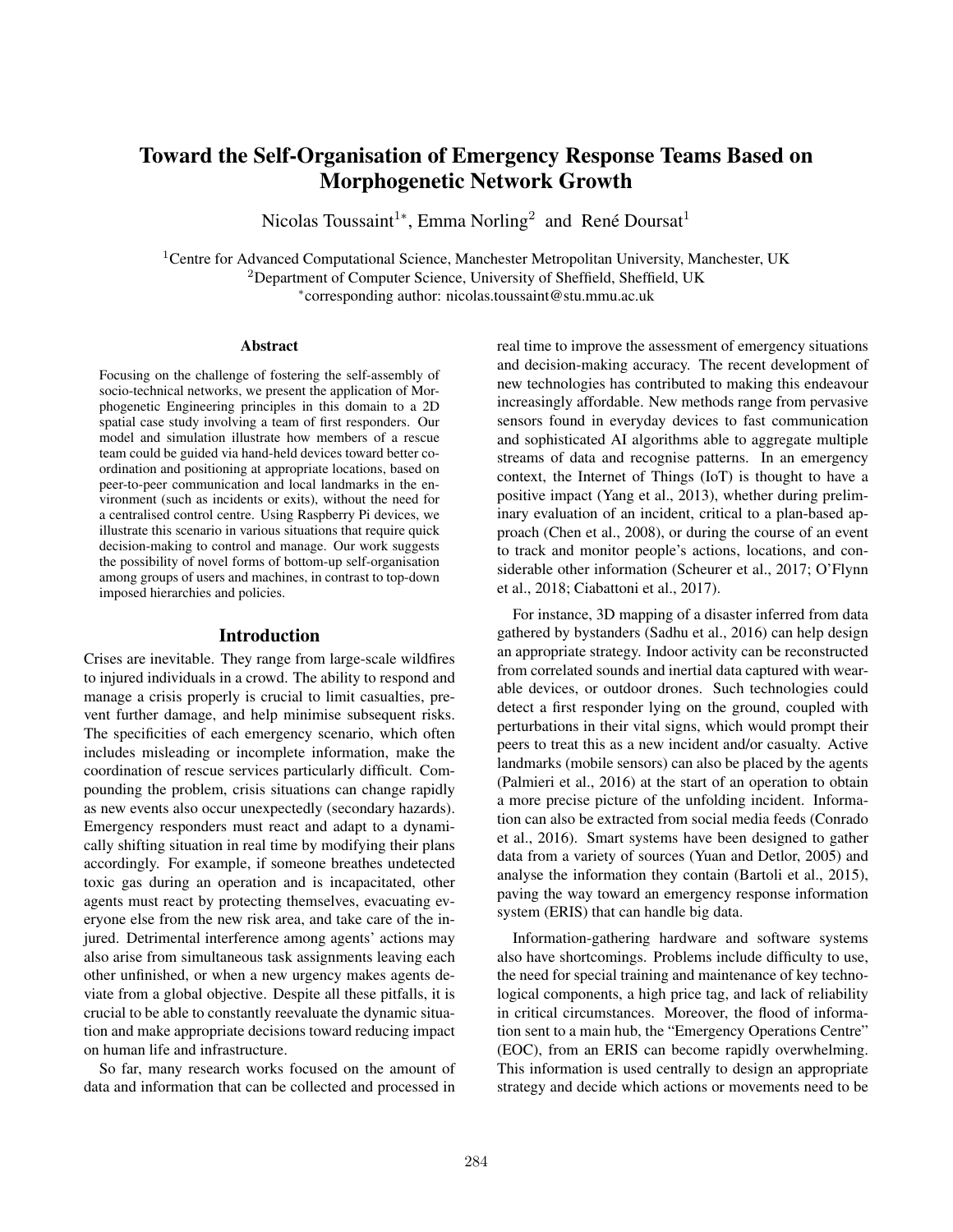undertaken to achieve an effective response. Task assignments are then decided and communicated back to the corresponding field agents. However, both decision-support systems and decision makers can be overburdened by the huge number of input and output features. The complexity of innovative information technologies often occupies too much of the EOC agents' cognitive space (Weidinger et al., 2018).

In this paper, we argue that self-organisation properties can be exploited and put to work to alleviate these difficulties. Endowing field agents with more autonomy and local power can greatly support an EOC toward achieving efficient coordination. In fact, reversing the terms, the EOC would only assist the bottom-up emergence on the ground, or be required when treating radically disruptive global events. Self-organisation properties allow the system to negotiate new environmental and organisational perturbations without falling into an "error state" (Serugendo, 2009), in which carefully crafted rules assigned to each agent have been rendered obsolete. Disturbances can involve disconnection of agents from the ERIS network, misunderstandings between agents, and so on. Typically, the responsibility to detect and identify such events would fall to the EOC (Chen et al., 2008), which would have to modify agents' instructions to adapt to the dynamically evolving situation. The measures taken should then steer the system back into a "rational state" in which coordination is considered efficient again. By contrast, self-organised systems are composed of many independent entities (here, field agents) interacting with each other and their local environment, and creating a collective behaviour that may also fulfil a goal such as the emergence of a functional structure. All entities follow the same set of instructions with possible variants. The outcome essentially relies on the multitude of local choices made by the agents via their interactions, instead of centrally assigned instructions unable to take into account sudden problems or failures.

There are only few examples of self-organised emergency response systems. One of them features adaptive collaboration without global awareness in a scenario of search and rescue, where dynamically changing factors determine the likelihood for help requests to be sent or accepted (Frasheri et al., 2018). In this work, however, the situation does not require the formation of a coherent modular network structure. Collective structure formation can be helped by models based on *gradient* propagation (Doursat, 2008; De Wolf and Holvoet, 2006), i.e. the peer-to-peer exchange and mutual update of positional information values. This concept inspired by developmental biology has been invoked to propose self-organising robotic swarms (Doursat and Sánchez, 2014) and socio-technical networks (Ulieru and Doursat, 2011), in which complex and persistent structures emerge from connectivity choices and "hop counters" propagated among nodes. A developmental approach based on selfassembly mechanisms controlled by the same ruleset or

"genome" in every agent combines the advantages of robustness and adaptability of the growing structure.

While this article does not intend to offer an alternative to existing centralised systems, it aims to show how they could be complemented by a layer of decentralisation. It also illustrates the feasibility of applying an abstract model of network self-assembly to a more concrete spatial and distributed context via idealised emergency scenarios. Finally, it makes a step toward more practical use cases that employ Raspberry Pis (RPis) to represent devices carried by field agents. The rest of the text is organised as follows. First, we introduce the abstract model and its customisation to a 2D environment; then, we describe the experimental software/hardware setup of our application; finally, we discuss the results obtained so far and sketch out future work.

### Model

In this section, we briefly introduce the abstract model of programmable network self-organisation (Ulieru and Doursat, 2011) on which the present work is based. Then, we present a customisation of this model to 2D space and its adaptation to a distributed external environment.

# Abstract Model Overview

The core of the model is a feedback loop going through three steps corresponding to the three main components of network self-assembly: *links*, *ports* and *gradients*. All nodes of the network possess a predefined set of input/output pairs of ports, denoted by  $(X, X')$ ,  $(Y, Y')$ , and so on. Each port is in one of the following states: 'closed' (not accepting connections), 'open' (accepting) or 'busy' (open but not accepting). A link can connect two nodes  $i$  and  $j$  via open and matching output/input ports only, e.g.  $X'_i \leftrightarrow X_j$ . Optional "port tagging" can further restrict connections during runtime by creating specialised port subtypes and mutual compatibility rules, e.g.  $X_i^{\prime a}$  cannot connect to  $X_j^b$ . Nodes exchange integer gradient values over the links, denoted by  $(x, x')$  and so on, to convey positional information. These values are hop counters that increase by 1 every time they cross over to another node. Each node calculates the minimum of all received values within a given port type (and other correction rules apply). A small program, or *ruleset*, is embedded in each node, taking in input local gradient and environmental values and opening/closing ports in output. The ratio of both values tunes the propensity of the structure to react to the environment. This common ruleset constitutes the "genome" of the network, as it controls the patterns of connectivity in each node based on information received from the neighbours—hence the "shape" of the network.

In sum: (a) gradient values are exchanged and updated (G step), possibly several times; then, (b) ports may be opened/closed depending on these values (P step); and (c) new nodes may be added/removed and linked/detached where ports are available/busy (L step); then these steps are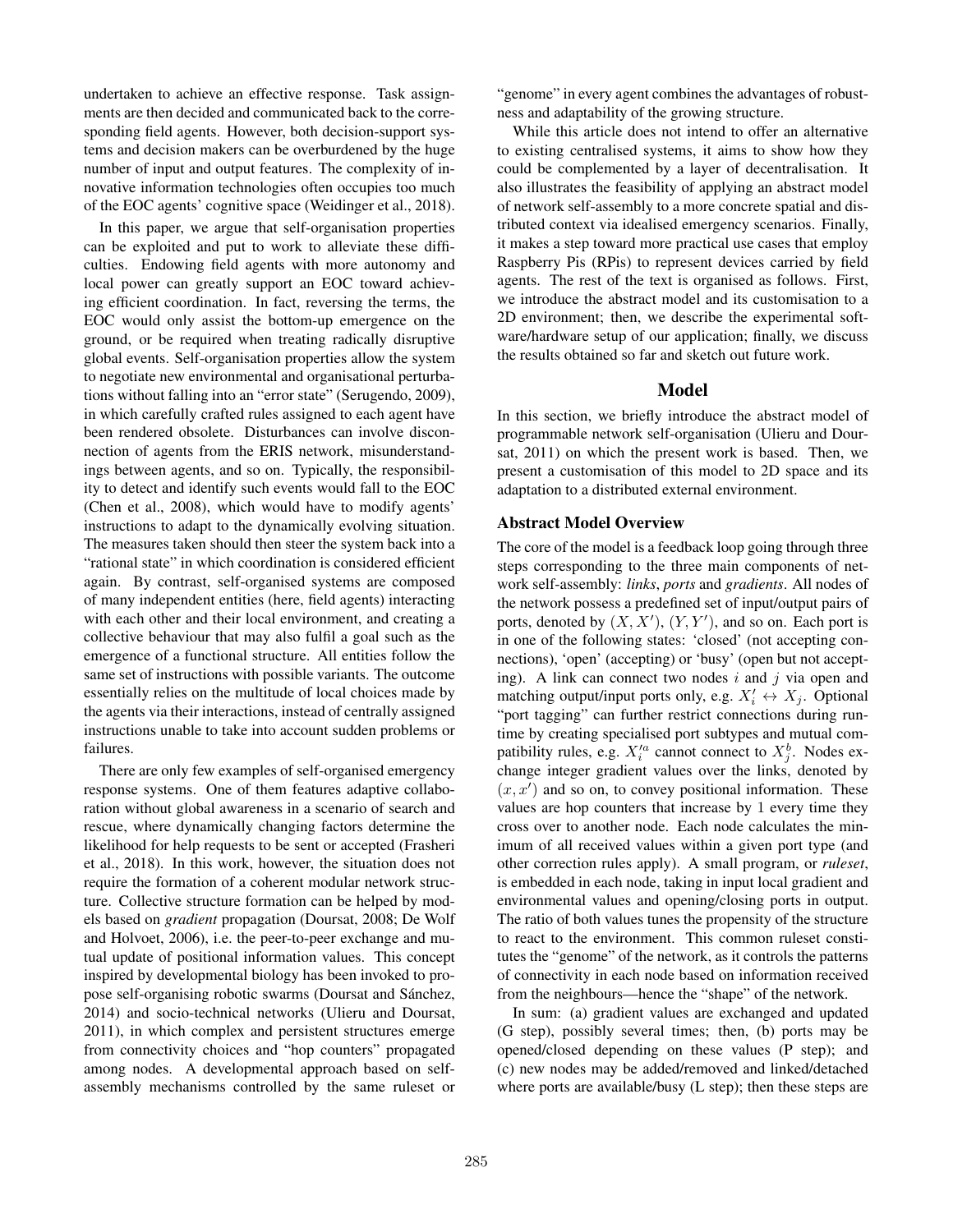

Figure 1: A request-sending scenario involving three nodes. Each answer is tagged with the corresponding line number from Algorithm 1. Here all nodes possess the same open ports X and  $X'$ , and exchange requests to find matching ports to connect to. A request is sent to the opposite port of a recipient node, which may wait for an answer to its own request before replying in turn. In this case, node 1 declines a request as  $t_3 > t_1$ , triggering a cascade of other accept/decline answers. Eventually, a link is created between nodes 2 and 3, which then start exchanging gradient values.

| <b>Algorithm 1 Request Receiving</b> |                                                |
|--------------------------------------|------------------------------------------------|
|                                      | 1: <b>procedure</b> IS_VALID(timestamp, value) |
| 2:                                   | <b>if</b> (timestamp $>$ local timestamp or    |
|                                      | <b>not</b> has_compatible_port(value) or       |
|                                      | has_waiting_request) then                      |
| 3:                                   | return false                                   |
| 4:                                   | else                                           |
| 5:                                   | has_waiting_request $\leftarrow$ true          |
| 6:                                   | state $\leftarrow$ wait_main_thread()          |
| 7:                                   | <b>if</b> has_changed(state) <b>then</b>       |
| 8:                                   | has_waiting_request $\leftarrow$ false         |
| 9:                                   | return false                                   |
| 10:                                  | else                                           |
| 11:                                  | return true                                    |
|                                      |                                                |

repeated. Complex deterministic structures can emerge from the change in time of all node states, guided by their common ruleset. The graph builds itself from the bottom up following the sequence of all alternatives that nodes face and the actions they take based on local information only.

### Distribution and Concurrency

To prevent interference and race conditions among nodes during these steps, which would put the network into an inconsistent state, we also distinguish between different timescales. In this framework, gradient propagation G must perform faster than program execution P inside each node, itself faster than link creation L. The implication is that several rounds of G routines can be processed before one

round of P is done; and similarly several P's before one L. Clearly, if it were not the case then concurrent changes in two different parts of the network could become incompatible, i.e. happen too fast for each one to take into account the other. While this could be remedied by running the algorithm on a central host based on a sequential node scheduler, it will not be robust in a truly asynchronous scenario where each node runs on its own device.

Once this temporal hierarchy is established, no concurrency issues remain within the first two steps, and further synchronisation is not required. Gradient updates and propagation G are atomic operations independent from the previous state, so that the specific order in which values are sent and received is not critical. Port operations P only change the nodes' internal states locally and do not immediately affect peer nodes (that is, before L is triggered). Link creation L, however, can still harbour race conditions since several nodes can be simultaneously sending and receiving requests for new connections and each outcome can influence subsequent behaviour. This may cause problems such as when a node accepts an incoming request at the same time that its outgoing request to create a link is accepted on the same port, yet the port can only hold one link; or when two competing ports receive links at the same time, whereas one should have caused the other to be closed and vice-versa.

To create new links, nodes regularly broadcast requests containing a list of their open ports to their peers. Recipients compare this list to their own available ports to identify matching pairs. If at least one match is found, the node sends back a positive response with the port identified and both nodes acknowledge the new link. To prevent concurrent link requests, we designed a priority mechanism (Algorithm 1) which assigns an order to these requests. It enables nodes to process them sequentially and individually, delaying responses for other link requests until completion of the current one. The sequential order is determined by two criteria (ordered by importance): 1) the origin of the requests ('sent' requests are ranked higher than 'received' requests); and 2) the time stamp (the older the request, the higher the ranking). Prioritising sent requests ensures that the ports advertised in the requests are kept open until the reception of the response. In the case where a node can accept a received request after sending its requests to other nodes, leading to port closures, recipients would then have to check that matching ports are still available before creating a link, generating additional communication. This criteria however only gives a local order, which can be contradictory across different points of view. For example, if node  $i$  sends a request to node  $j$  and vice-versa, and both are prioritising a different request, this will create a deadlock. The second criterion based on time stamps prevents this problem by creating a global priority order. Furthermore, to reduce unnecessary waiting, agents only set aside the first compatible request received while immediately declining the remaining requests.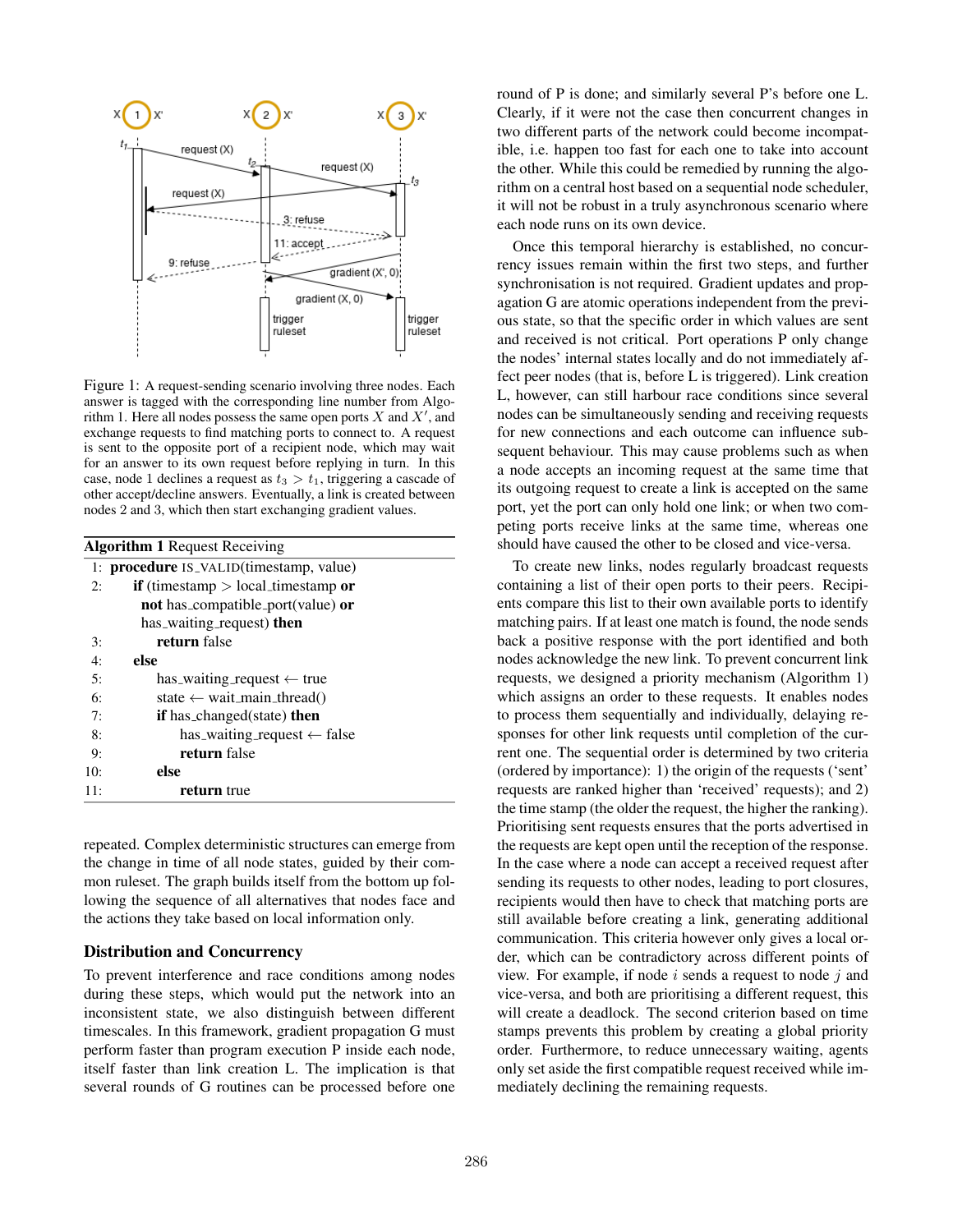## Embedded in Space

While the previous model was designed at an abstract level for all kinds of graph topologies, we propose here to apply it to 2D Euclidean space. In this context, new common features are added such as the *positions* of nodes and objects, and an equation to *move* nodes in space, derived from distance-based interactions and forces among agents and environmental landmarks. Nodes represent agents in space and self-organise into complex shapes guided by their common genetic ruleset, with possible variations depending on the environmental cues they encounter. In the examples presented here, these external influences have been placed in such a way that the simple rules followed by the agents (e.g. connecting to peers, accepting requests, moving in certain directions) create "interesting" structures. In the remainder of the text, we use the term 'agent' indifferently to refer to a 'node' or its associated 'field agent'.

Interactions: Interactions between agents in 2D are the same as in the abstract method. Distances are not taken into account during communication as nodes are actually relying on a pervasive broadcasting system with ID-tagged messages to emulate point-to-point connections. However, this assumption could be weakened to constraint the channels of communication to a certain region of space based on a maximum radius of signal reception, which would impose limits on the possible combinations of nodes.

Agents are now also able to perceive high-level features (such as casualties, fire exits, etc.) in their local environment via *sensors*. Sensors are activated whenever specifically associated features are present in the detection range, in which case appropriate forces are applied on the agent. Depending on the "mode" of the sensors, these forces are either attractive, aiming to keep the agent within the proximity of a feature of interest, otherwise they are repulsive. Agents can also adjust external influences, following their ruleset, by changing a sensor mode as needed. For example, at first an incident can attract agents to encircle it; but when the area becomes overcrowded, rules change the sensor mode of unneeded agents and, as a result, scatter them over a large area. This strategy increases the region covered by perceptual agents, which improves the system's overall response to possible secondary hazards. An agent may also dispose of its sensors, i.e. desensitise itself to certain types of landmark and specialise its behaviour.

Movements: Agents move to create *spatial* chains and graphs that follow the corresponding abstract *topological* chains and graphs created by the G-P-L connectivity routines, and based on an optimal length for each link. For example, if there is a chain of three agents connected through their  $(X, X')$  ports, they should move in 2D space in such a way that the middle node positions itself between the other



Figure 2: Example of local connectivity configuration. Node 1 only has one connection (on the  $X'$  port), while it requests the coordinates of node 2 and the centre of mass of nodes 3 and 4 in order to calculate its new position (see text). In this case, it ends up being on the other side of node 2 with respect to the other nodes.

two (details below). In addition, nodes can also be attracted toward, or pushed away from, particular landmarks that they sense in the environment. Free agents disconnected from their peers can move in arbitrary ways. Combined together, neighbourhood and landmark interactions give rise to forces that reshape the network's spatial structure in accordance with both internal connectivity and external environment. However, converging to a global spatial layout that satisfies all these constraints can be impossible when they are contradictory, resulting in a frustrated state. In this case, a suboptimal equilibrium characterised by a nonzero but small global force can still be achieved. In sum, application of spatial rules is intertwined with the connectivity routines to ultimately drive the graph growth.

The core of the motion algorithm is as follows: at each internal step, an agent  $i$  asks each one of its connected peers k to send (a) its position (denoted by  $\overrightarrow{U}_k$  in Eq. 1) and (b) the average of the positions of  $k$ 's "output" peers (from the viewpoint of  $i$  as an "input") via the same type of link (denoted by  $\overrightarrow{U}_{k}^{\prime(i)}$ ). In the example of Figure 2, node 1 sends a positional request to node 2 via the  $X$  port; then node 2 asks its linked neighbours (here 3 and 4) their positions via the  $X'$  port. The total displacement vector of i is calculated from this information, possibly combined with the coordinates of certain landmarks  $\overrightarrow{U}_l$  detected by the sensors:

$$
\Delta \overrightarrow{U}_i = \frac{1}{n} \left( \sum_{k=1}^n \overrightarrow{V}_k + \alpha \overrightarrow{W}_k \right) + \frac{1}{m} \sum_{l=1}^m \beta \overrightarrow{W}_l \qquad (1)
$$

where node  $\overrightarrow{U}_i$  has n neighbours and m landmarks in its detection range;  $\overrightarrow{V}_k$  and  $\overrightarrow{W}_k$ , described below, represent two types of displacements generated by "forces" among agents;  $\overline{W}_l$  reflects the same second type of force applied to agents by landmarks; and the  $\alpha$  and  $\beta$  factors (resp. 4 and 1 here), adjust the balance of these three constraints.

$$
\overrightarrow{V}_k = \begin{cases}\n(\overrightarrow{U}_k - \overrightarrow{U}_k^{(i)}) + (\overrightarrow{U}_k - \overrightarrow{U}_i) & \text{if } \overrightarrow{U}_k^{(i)} \neq \overrightarrow{0} \\
\overrightarrow{0} & \text{otherwise}\n\end{cases}
$$
\n(2)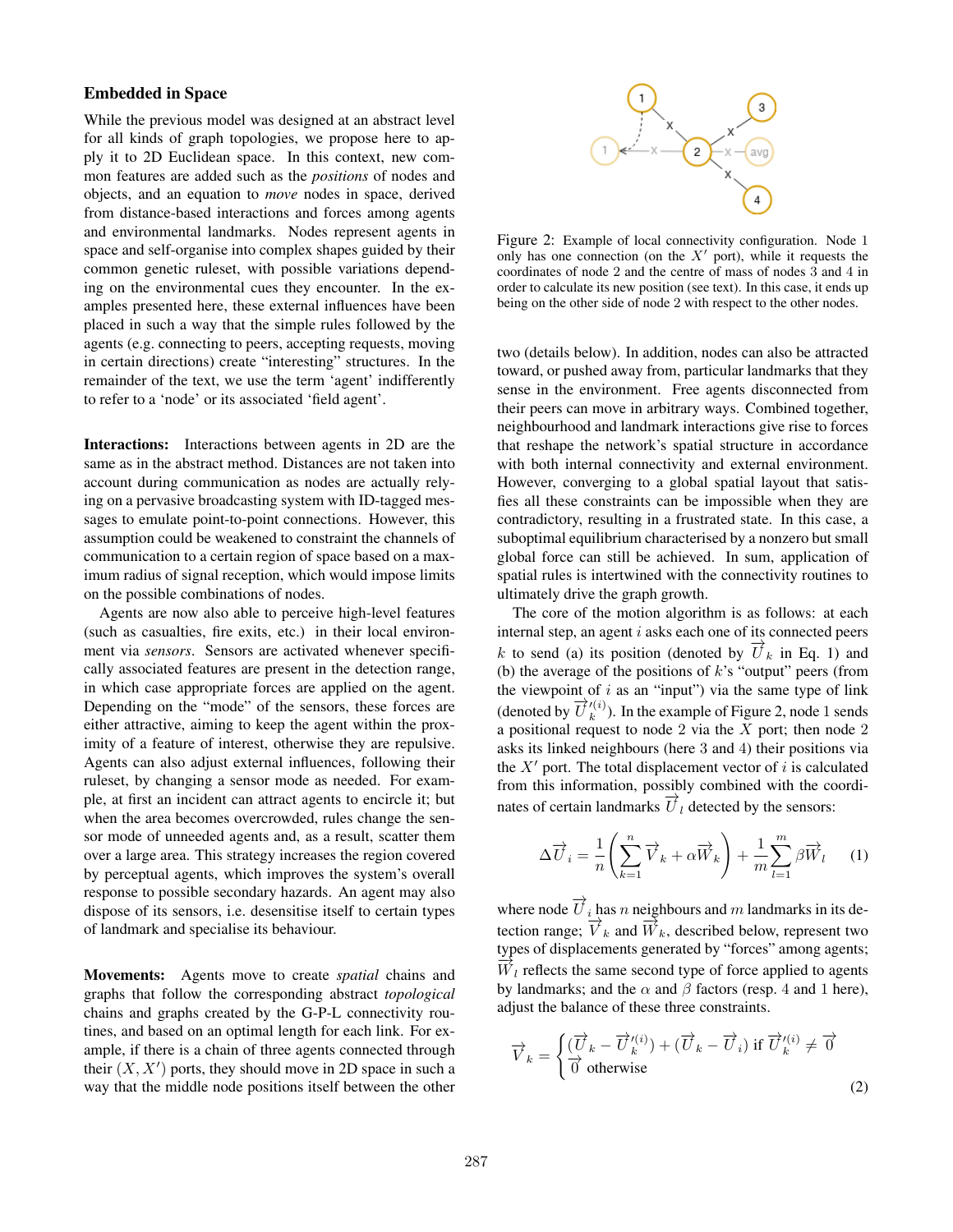$\overrightarrow{V}_k$  drives node *i* toward a position symmetrically disposed from  $\overrightarrow{U}_k^{\prime(i)}$  with respect to  $U_k$  (if  $U_i$  indeed has seconddegree neighbours beyond k, otherwise  $\overrightarrow{V}_k$  has no effect).

$$
\overrightarrow{W}_k = \left( \left| |\overrightarrow{U}_k - \overrightarrow{U}_i| \right| - d_0 \right) \frac{\overrightarrow{U}_k - \overrightarrow{U}_i}{\left| |\overrightarrow{U}_k - \overrightarrow{U}_i| \right|} \qquad (3)
$$

 $\overrightarrow{W}_k$  (resp.  $\overrightarrow{W}_l$ ) is a vector pushing node i at an optimal distance  $d_0$  from node k (resp. landmark l). This distance depends on the type of the element, whether it is a node or a landmark, and whether the latter is attractive or repulsive. In the case of repulsive landmarks, the distance is set to a high value such that the node is driven out of the landmark's detection range and influence.

Finally, the resulting displacement vector  $\Delta \overrightarrow{U}_i$  is constrained by the motion capacity of the node represented by a maximum distance  $d_{\text{max}}$ , and must be renormalised if it exceeds this distance:

$$
\Delta \overrightarrow{U}_{i} \leftarrow \begin{cases} d_{\text{max}} \frac{\Delta \overrightarrow{U}_{i}}{||\Delta \overrightarrow{U}_{i}||} \text{ if } ||\Delta \overrightarrow{U}_{i}|| > d_{\text{max}} \\ \Delta \overrightarrow{U}_{i} \text{ otherwise} \end{cases} \tag{4}
$$

Gradient loops: One potential problem with this model that must be avoided is the development of loops exclusively composed of one port type, as this would lead to an infinitely increasing gradient propagation. In the abstract model, where a single graph grows from the incremental addition of nodes, one at a time, blocking strategies can prevent this problem by closing specific ports at appropriate instants. For example, chains can be constrained to expand in only one direction (e.g. either  $X$  or  $X'$ ), thus preventing both ends from connecting together and forming a loop. In the asynchronous 2D case, however, nodes are already all present as physical entities at the start, and several nodes may potentially trigger concurrent graph growths simultaneously. Therefore, embryonic structures at equivalent stages of development should be able to cooperate and merge into a larger graph to avoid unnecessary duplicates (e.g. several arcs of circular node chains forming around the same landmark). However, since port closing does not discriminate between loop development and graph merging, another mechanism must be implemented into the model to specifically prevent single-port loops. To this goal, we augment the gradient's information with the identifier of its source node. As a result, each extremity of a chain also possesses the node ID of the other end. The link creation routine L is also amended as follows: when a node broadcasts to its peers connection requests containing a list of its open ports, it also verifies for each peer that it is, precisely, *not* the source of the opposite gradient, otherwise that peer must be ignored.

#### Experimental Setup

In this section, we present a software and hardware implementation of the model described above with a case study to illustrate its behaviour. First, a reduced scenario including a small number of physical agents, here eight RPis, shows the applicability of the model to a distributed environment and how it can lead to a real-world application. Then, a more comprehensive setup using simulated agents demonstrates complex self-organisation. In both scenarios, we focus here on the main features of the interactions between agents and for now ignore realistic details such as obstacles.

### Model Implementation

Throughout the remainder of the paper, a *software agent* (SA) refers to an autonomous program that can run individually on a field agent's device or among other SAs on a central computer. In both cases, SAs embody the nodes of our model, whereas *environmental agents* (EAs) represent external landmarks that can affect the settings or evolution of a simulation and its real-world deployment.

Environmental agents and EOC: In a full-fledged distributed system, each EA would only contain a partial description of the local physical environment surrounding a landmark. For the needs of our implementation, however, where generic RPis stand in for field devices but lack actual sensing/actuating capabilities, we revert some of the decentralisation principles and concentrate the EAs into a single EOC running on a laptop. This EOC also contains the common ruleset specified at the start and broadcast to all SAs. As both the list of landmarks and the agent's rules can change during the simulation, the latter is broadcast again while the former is kept centrally.

After each move, an SA sends to the EOC a list of its active sensors. The EOC responds with the new state of each sensor, associated with the landmarks' positions if any has been detected. Another role of the EOC is to display a global view of the current simulation to be observed and monitored by the modeller. To this purpose, software agents send a notification after every action (such as gradient value updates, link creations, movements, etc.), which are then aggregated by the EOC into a global picture.

In summary, while landmarks should not normally be provided by the EOC but detected directly by the field agents, the ability to continually broadcast ruleset updates and provide a visualisation panel remain useful features in a concrete scenario. The states and positions of field agents can be used alongside other sources of information by the EOC to improve the situational awareness of possible central decision-makers in real time. The broadcasting functionality enables the EOC to react to critical changes by overriding outdated rulesets.

Software agents: SAs are given a code that determines how they interact, process the information received and make decisions. While the architecture and program of the model's core G-P-L routines is immutable, the modeller can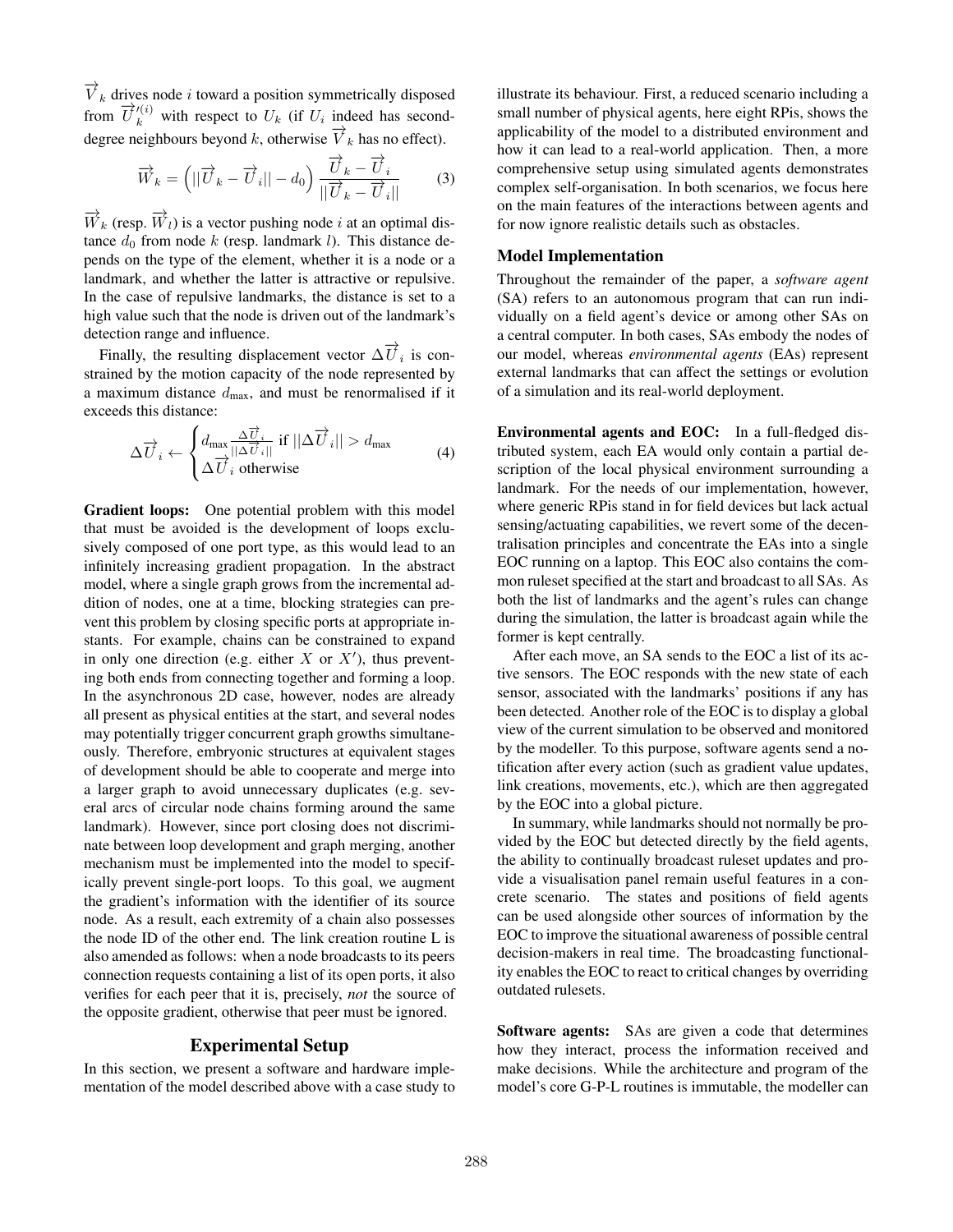Algorithm 2 Agent Ruleset 1: open X, close  $X', Y, Y'$ 2: open  $C$ , close  $C'$ 3: turn\_on  $S_c$ ,  $S_x$   $\triangleright$  casualty and exit sensors 4: circle\_size  $\leftarrow$  8<br>5: **if**  $s_c = 0$  **then**  $\triangleright$  if no casualty detected 6: open  $X$ 7: set\_attractor  $S_c$ 8: if  $s_c > 0$  and  $x <$  circle size then 9: open  $X, X'$ 10: close  $C, C'$  b prioritise encircling 11: if  $x > 0$  then 12: close Y 13: **if**  $x =$  (circle\_size -1) **then**<br>14: **open**  $Y', C', X'$ -tagged-14: open  $Y', C', X'$ -tagged-by- $s_c$ 15: **if**  $x' = (circle_size - 1)$  then 16: open  $Y, X$ -tagged-by- $s_c$ 17: if  $x \ge$  circle size and  $x' = 0$  then 18: close  $X, X', Y, Y'$ 19: set\_repellent  $S_c$ 20: if  $c = 0$  then 21: turn\_off  $S_x$ 22: if  $c > 0$  then 23: open  $C'$ , turn\_on  $S_x$ 24: if  $(s_x > 0$  and  $c > 0)$  or  $(c = 0$  and  $x = 0$  and  $c' > 0)$ then 25: close  $C'$  $\rhd$  adaptive chain length

focus on the "genomic" ruleset embedded inside P, which is specific to each use case. Unlike many agent-based modelling solutions, composed of a set of agents in a shared container and randomly activated by a scheduler, each individual SA is run in a process of its own. It also possesses its own graphical interface to display practical information to the field agent (more details in Results). For this experiment, we used versatile RPis to host the SAs. For real-world use by field agents, these devices could be later augmented with sensing capabilities or replaced by other digital assistants such as mobile phones. Here, sensor information related to the field agents themselves (such as GPS coordinates or orientation in space) is simulated locally.

#### Use Case Scenario

In our test scenario, a crowd has gathered in some venue to watch a community event. The venue is a static grid of dimensions  $700\times500$  with an exit at position  $(350, 10)$ . Initially, field agents are stationed arbitrarily in space. They have a detection range of  $d_r = 200$  and at each internal step they can cover a maximum distance of  $d_{\text{max}} = 20$ . Their goal is to detect any incident and contain it by forming a circle to make space for the arrival of first aid. After completing the isolation process, the remaining field agents form a chain between the incident and the exit to facilitate the evacuation of the casualties. Here an incident happens at location (400, 450), requiring eight agents to encircle it. Once the structure has stabilised, another incident is added at (250, 150) that agents must address.

In this context, the ruleset (Algorithm 2) was designed so that the agents' connectivity behaviour ultimately solves the above challenge (Fig. 3). To this goal, they are endowed with three pairs of ports:  $(X, X')$ ,  $(Y, Y')$  and  $(C, C')$ , alongside two high-level sensors:  $S_c$ , activated when a casualty is inside the agent's detection range, and  $S_x$ , triggered by an exit. Both  $X$  and  $C$  ports are opened first so that idle agents can contribute to a circle (connected via  $X$ ) or a chain (via  $C$ ). When an agent is part of a growing circle, both  $X$ and  $X'$  are open, enabling concurrent circles to merge together and new idle agents to be added in no particular order. When the  $X$ -chain reaches a sufficient size, appropriate nodes connect via Y to complete the circle (lines 13-16). Furthermore, the  $(X, X')$  ports are tagged with the value of  $S_c$ , i.e. the casualty's ID, restricting possible connections to peers near the same casualty. If too many agents are around the casualty, excess agents disconnect themselves from the structure and move away (lines 17-19). After the circle containment process is complete, and if there are other agents remaining, the  $C'$  port is opened to trigger the growth of a chain in the direction of an exit (Fig. 4).

### Results

First, we implemented this scenario in eight RPis (Fig. 3a,b) and a central laptop (Fig. 3a,c) to observe the model's behaviour in a more concrete context. Since the small number of agents was just enough to encircle the first casualty, the scenario was stopped at this point (no exit chain was formed). Each RPi independently executed one SA, while the computer held the EOC and list of EAs (here, one casualty and one exit). Figure 3b shows screenshots of the subjective views from three of the eight devices. This visualisation interface is composed of the local environment and subgraph perceived by the corresponding field agent (e.g. landmarks and connected peers) along with personal information, such as its connectivity state. The top bar also displays the direction and distance to the next calculated position.

Through this first trial, we wanted to evaluate the collective ability of agents to consistently develop a robust shape over multiple runs, solely based on their local actions. SAs were not assigned predetermined locations neither in 2D nor in the graph; instead, they were given the same program (including Algorithm 2 at the core of the P routine) and were driven via these rules and their interactions toward forming a specific and stable (albeit temporary) network topology. Moreover, although the order of link requests, sensor activations and, ultimately, graph nodes was not deterministic and produced significant variations at each new simulation, the final overall circle structure was reliably the same.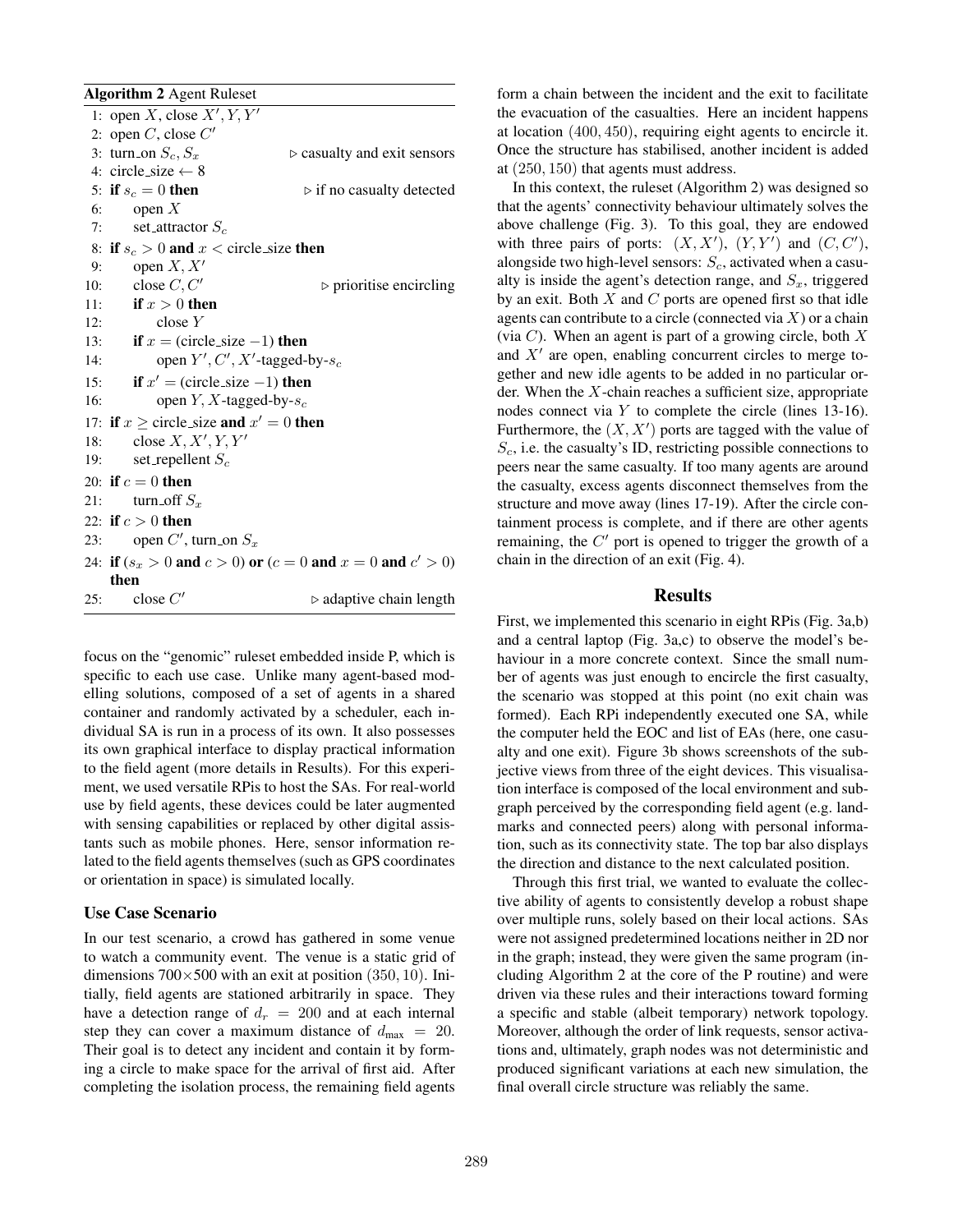

Figure 3: First experiment with eight RPis. Agents (in dark blue) discover an incident (in red) and encircle it. Links represent detection via sensors (in cyan) or interactions with other agents (in green). (a) Physical setup: eight RPi's communicate with each other and a laptop. (b) Three of the agents' subjective views, showing the local connectivity and landmark, as displayed on each device. Directions to reach the next calculated position are featured in the top bar. (c) Global view on the central computer. Both types of views also indicate the state of ports and gradient values.

In a second experiment, 15 SAs were simulated on a single machine (Fig. 4). While this setup is clearly not equivalent to the constraints of running on multiple asynchronous devices, it nevertheless resulted in the same type of circle and chain structures. As for the precedent evaluation, the resulting global structures were consistent throughout the runs. Figures 4c,e are representative of these graphs, while intermediate steps differ according to the specific agents' interactions and locations. Based on this, we could make a few interesting observations. First, the ability to collectively react and grow appropriate graphs is triggered by the detection of landmarks. Rules are designed to prevent matching pairs of ports from connecting when agents are roaming freely in the initial state (lines 1, 2). This situation is unlocked whenever a casualty sensor is activated (lines 8-16). Here, when



Figure 4: Timeline of a simulation with 15 agents on one machine. (a) Agents are randomly scattered in 2D space (not all visible here), then an incident happens (in red): the nearest agents detect it (green links) and start sending requests to peers to contain it (red links). (b) The incident is encircled, then a meandering chain (blue links) has formed past the exit (green triangle) and breaks up (dashed link). (c) Part of the chain straightens while other nodes detach from it. (d) A second event requisitions the idle agents. (e) End of the simulation: the two incidents are contained.

an incident occurs (red disc), five field agents detect it (green links) and open their  $X'$  port (Fig. 4a). This port acts as a recruiter attracting more field agents toward the point of interest. Once sufficiently near, agents behave similarly and, if enough are present, the circle is closed (Fig. 4b). Here, two extra agents are still within detection range of the event (longer green links) but are moving away.

Then, the relative influence of internal gradient values with respect to external events (sensor values) is reflected in the ruleset. Here the circle formation results purely from the former, whereas its particular location is guided by the latter. The additional chain structure also stems from the port logic, whereas its exact length varies with the distance between landmarks. After encirclement, the other agents form a long 7-node chain (Fig. 4b) until node  $k$  comes within detection range of the exit (green arrow). This causes  $k$  to disconnect from its successor (dashed link) and break up the chain. The loose end of the chain disassembles, while forces among the remaining consecutive nodes make the chain straighten (Fig. 4c). This causes  $j$  to draw near to the exit and connect directly to it, which in turn releases  $k$  and allows it to participate in other events (Fig. 4d,e).